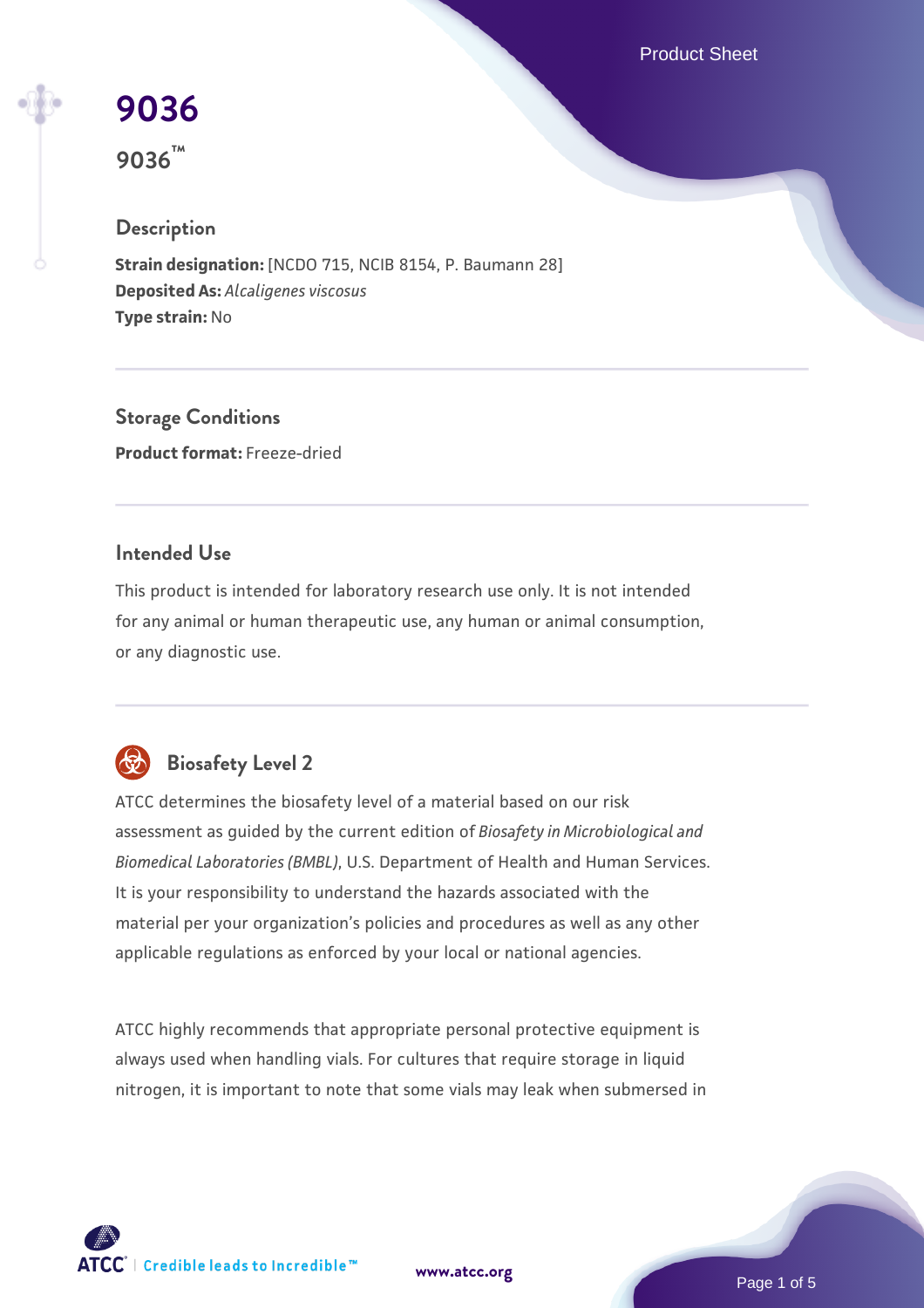**[9036](https://www.atcc.org/products/9036)** Product Sheet

liquid nitrogen and will slowly fill with liquid nitrogen. Upon thawing, the conversion of the liquid nitrogen back to its gas phase may result in the vial exploding or blowing off its cap with dangerous force creating flying debris. Unless necessary, ATCC recommends that these cultures be stored in the vapor phase of liquid nitrogen rather than submersed in liquid nitrogen.

## **Certificate of Analysis**

For batch-specific test results, refer to the applicable certificate of analysis that can be found at www.atcc.org.

#### **Growth Conditions**

**Medium:**  [ATCC Medium 3: Nutrient agar or nutrient broth](https://www.atcc.org/-/media/product-assets/documents/microbial-media-formulations/3/atcc-medium-3.pdf?rev=7510837507e64d849c62a46b5b2197a1) **Temperature:** 26°C

## **Handling Procedures**

1. Open vial according to enclosed instructions.

2. Using a single tube of #3 broth (5 to 6 ml), withdraw approximately 0.5 to 1.0 ml with a Pasteur or 1.0 ml pipette. Rehydrate the entire pellet.

3. Aseptically transfer this aliquot back into the broth tube. Mix well.

4. Use several drops of the suspension to inoculate an additional broth tube, a #3 agar slant and/or a plate.

5. Incubate all tubes and plate at 26°C for 24 hours.

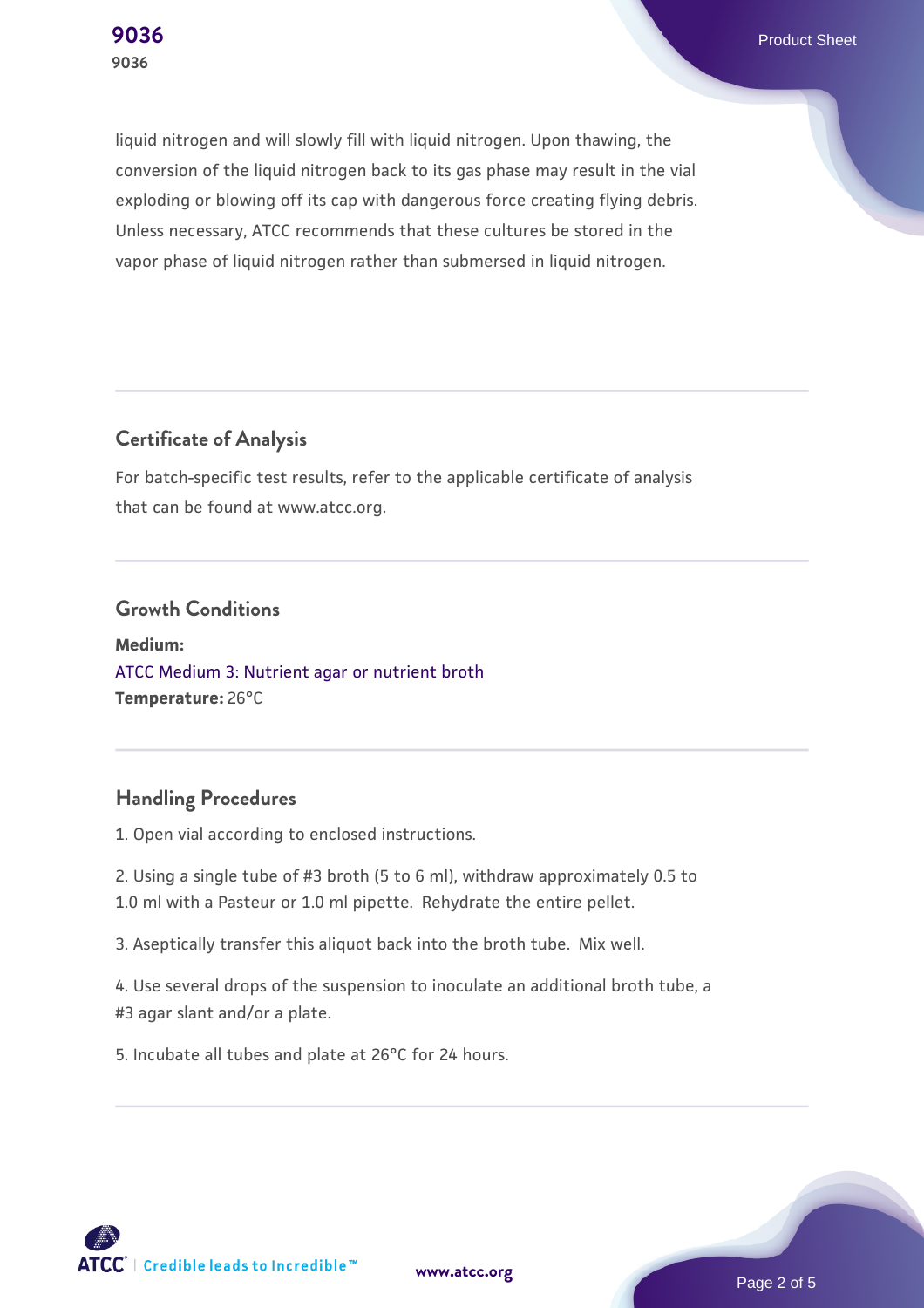#### **Notes**

Colonies on #3 plates are entire, glistening, smooth, opaque, and gray.

## **Material Citation**

If use of this material results in a scientific publication, please cite the material in the following manner: 9036 (ATCC 9036)

## **References**

References and other information relating to this material are available at www.atcc.org.

## **Warranty**

The product is provided 'AS IS' and the viability of ATCC® products is warranted for 30 days from the date of shipment, provided that the customer has stored and handled the product according to the information included on the product information sheet, website, and Certificate of Analysis. For living cultures, ATCC lists the media formulation and reagents that have been found to be effective for the product. While other unspecified media and reagents may also produce satisfactory results, a change in the ATCC and/or depositor-recommended protocols may affect the recovery, growth, and/or function of the product. If an alternative medium formulation or reagent is used, the ATCC warranty for viability is no longer valid. Except as expressly set forth herein, no other warranties of any kind are provided, express or implied, including, but not limited to, any implied warranties of merchantability, fitness for a particular purpose, manufacture according to cGMP standards, typicality, safety, accuracy, and/or noninfringement.



**[www.atcc.org](http://www.atcc.org)**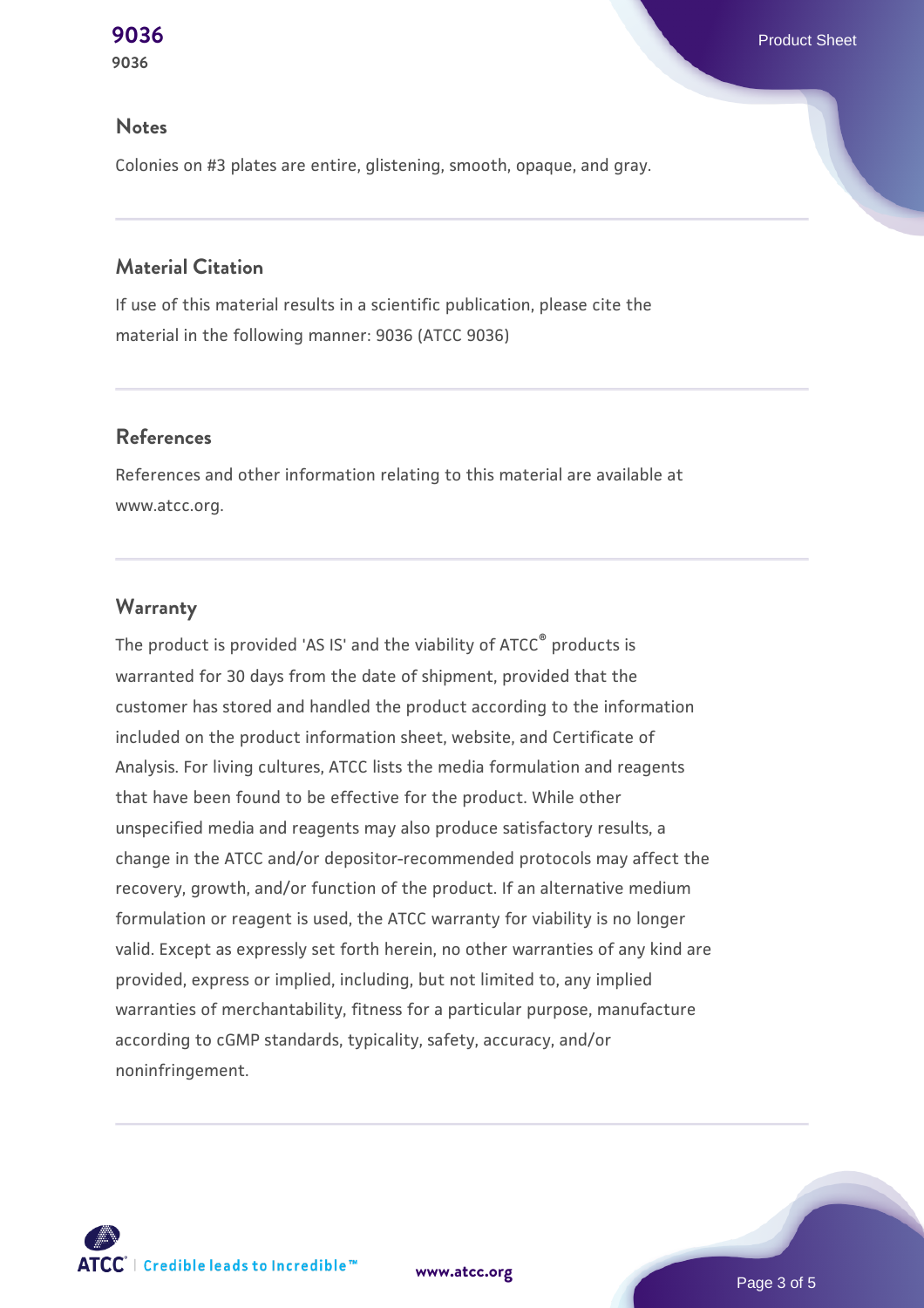## **Disclaimers**

This product is intended for laboratory research use only. It is not intended for any animal or human therapeutic use, any human or animal consumption, or any diagnostic use. Any proposed commercial use is prohibited without a license from ATCC.

While ATCC uses reasonable efforts to include accurate and up-to-date information on this product sheet, ATCC makes no warranties or representations as to its accuracy. Citations from scientific literature and patents are provided for informational purposes only. ATCC does not warrant that such information has been confirmed to be accurate or complete and the customer bears the sole responsibility of confirming the accuracy and completeness of any such information.

This product is sent on the condition that the customer is responsible for and assumes all risk and responsibility in connection with the receipt, handling, storage, disposal, and use of the ATCC product including without limitation taking all appropriate safety and handling precautions to minimize health or environmental risk. As a condition of receiving the material, the customer agrees that any activity undertaken with the ATCC product and any progeny or modifications will be conducted in compliance with all applicable laws, regulations, and guidelines. This product is provided 'AS IS' with no representations or warranties whatsoever except as expressly set forth herein and in no event shall ATCC, its parents, subsidiaries, directors, officers, agents, employees, assigns, successors, and affiliates be liable for indirect, special, incidental, or consequential damages of any kind in connection with or arising out of the customer's use of the product. While reasonable effort is made to ensure authenticity and reliability of materials on deposit, ATCC is not liable for damages arising from the misidentification or misrepresentation of such materials.

Please see the material transfer agreement (MTA) for further details regarding the use of this product. The MTA is available at www.atcc.org.

**Copyright and Trademark Information**





Page 4 of 5